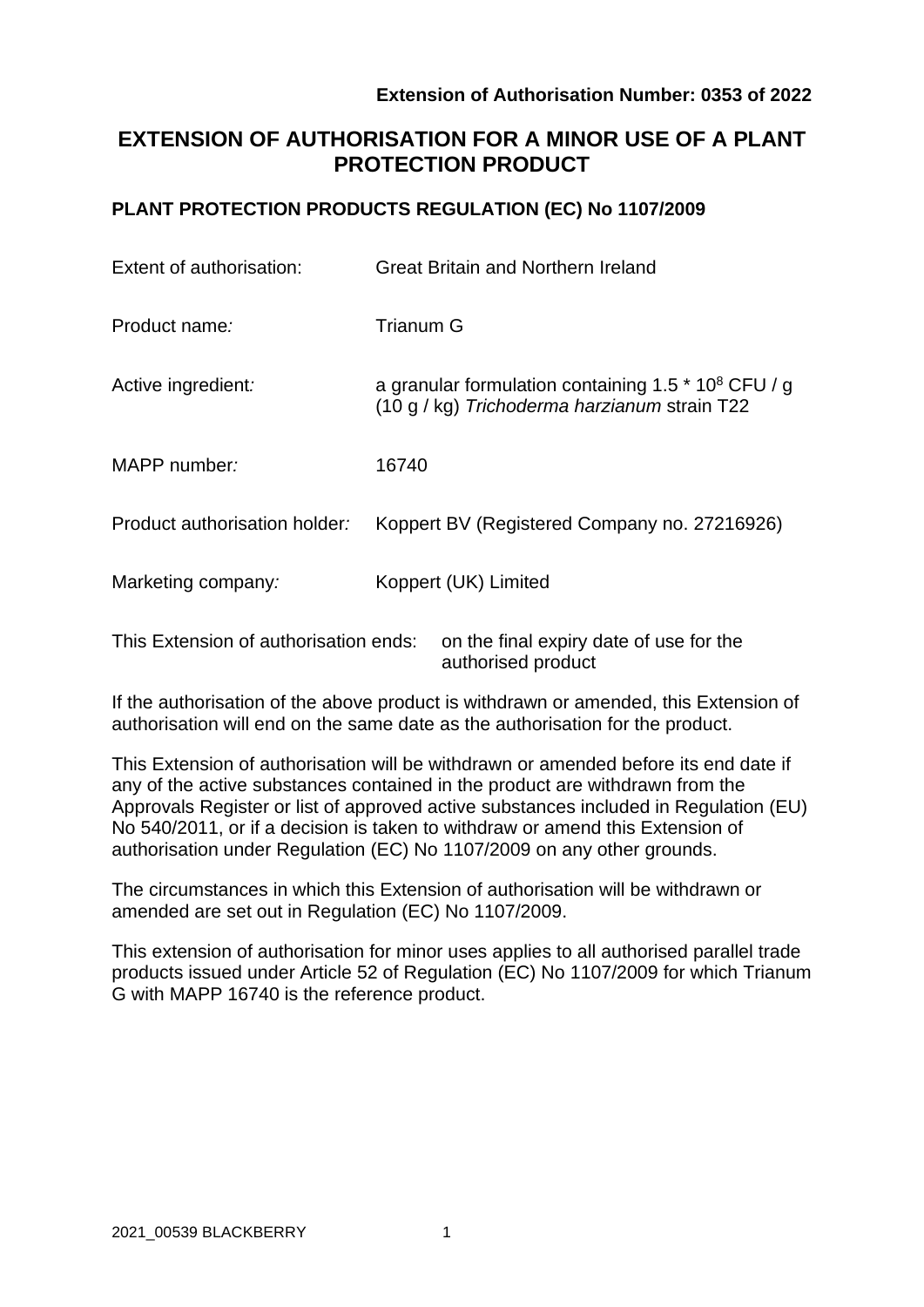Digitally signed by: Stephen Thornley Date: 2022.02.10.09:55:17.7

HSE Digital Signature

This and the attached Appendices 1 and 2 are signed by the Health and Safety Executive for and on behalf of the Secretary of State, the Welsh Ministers, the Scottish Ministers and the Department of Agriculture, Environment and Rural Affairs in Northern Ireland.

Date of issue: 10 February 2022

### **EXPLANATORY NOTES**

- 1. This is Extension of authorisation number 0353 of 2022.
- 2. Application reference number: COP 2021/00539
- 3. Persons using the product to which this Extension of authorisation applies should acquaint themselves with and observe all requirements contained in the Regulation (EC) No 1107/2009, including the duty on the holder of any Extension of authorisation to notify information on potentially dangerous effects, a contravention of which is a criminal offence under those Regulations.
- 4. Neither the efficacy nor the phytotoxicity of the product for which this Extension of authorisation has been granted has been assessed and, as such, the user bears the risk in respect of failures concerning its efficacy and phytotoxicity.
- 5. In this notice Regulation (EC) No 1107/2009 means: In relation to Great Britain, Regulation (EC) No 1107/2009 as it has effect in Great Britain. In relation to Northern Ireland, Regulation (EC) No 1107/2009 as it has effect by virtue of the Protocol on Ireland/Northern Ireland in the EU withdrawal agreement.
- 6. In this notice Regulation (EU) No 540/2011 means: In relation to Northern Ireland, Regulation (EU) No 540/2011 as it has effect by virtue of the Protocol on Ireland/Northern Ireland in the EU withdrawal agreement.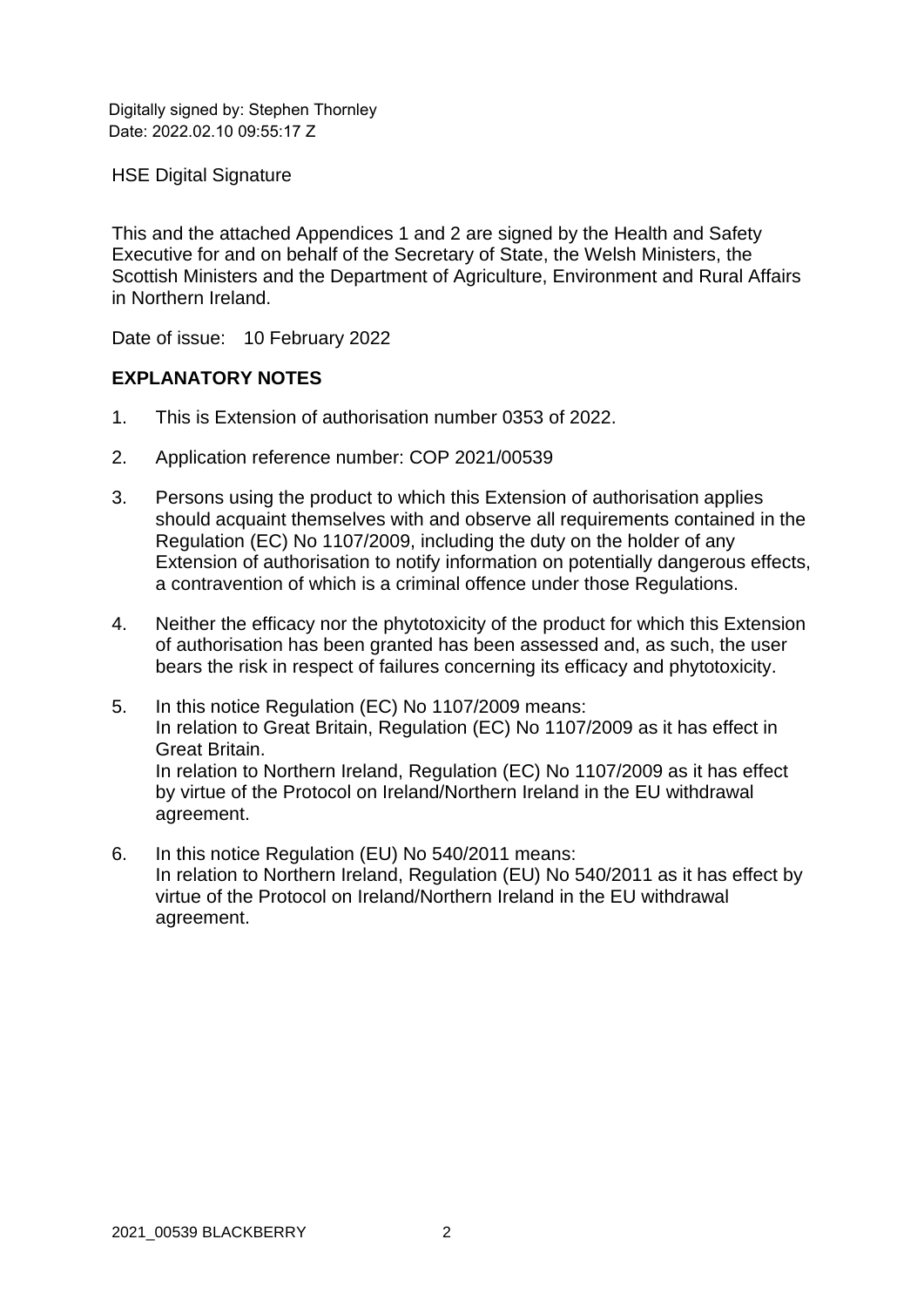## **ADVISORY INFORMATION**

This Extension of authorisation relates to the use of 'Trianum G' (M16740) for the control of *Pythium*, *Fusarium*, and *Rhizoctonia* on cane fruit grown under permanent protection with full enclosure, in organic or synthetic rooting media. A single application can be made at propagation, by incorporation of the granules into the growth media, at a rate of 0.75 kg product /  $m<sup>3</sup>$  media in trays/modules. A single application can also be made at transplantation, at a rate of 0.375 kg product /  $m^3$  of growth media, or 1 g granules per planting hole - such as when transplanting into bags. Applications can be made at any time of the year (January to December).

IMPORTANT: When applying this product under the terms of this Extension of authorisation, comply with any resistance guidance or restrictions stated on the product label.

Total reliance on one pesticide will hasten the development of resistance. Pesticides of different chemical types or alternative control measures should be included in the planned programme. Alternating with different modes of action is a recognised antiresistance strategy.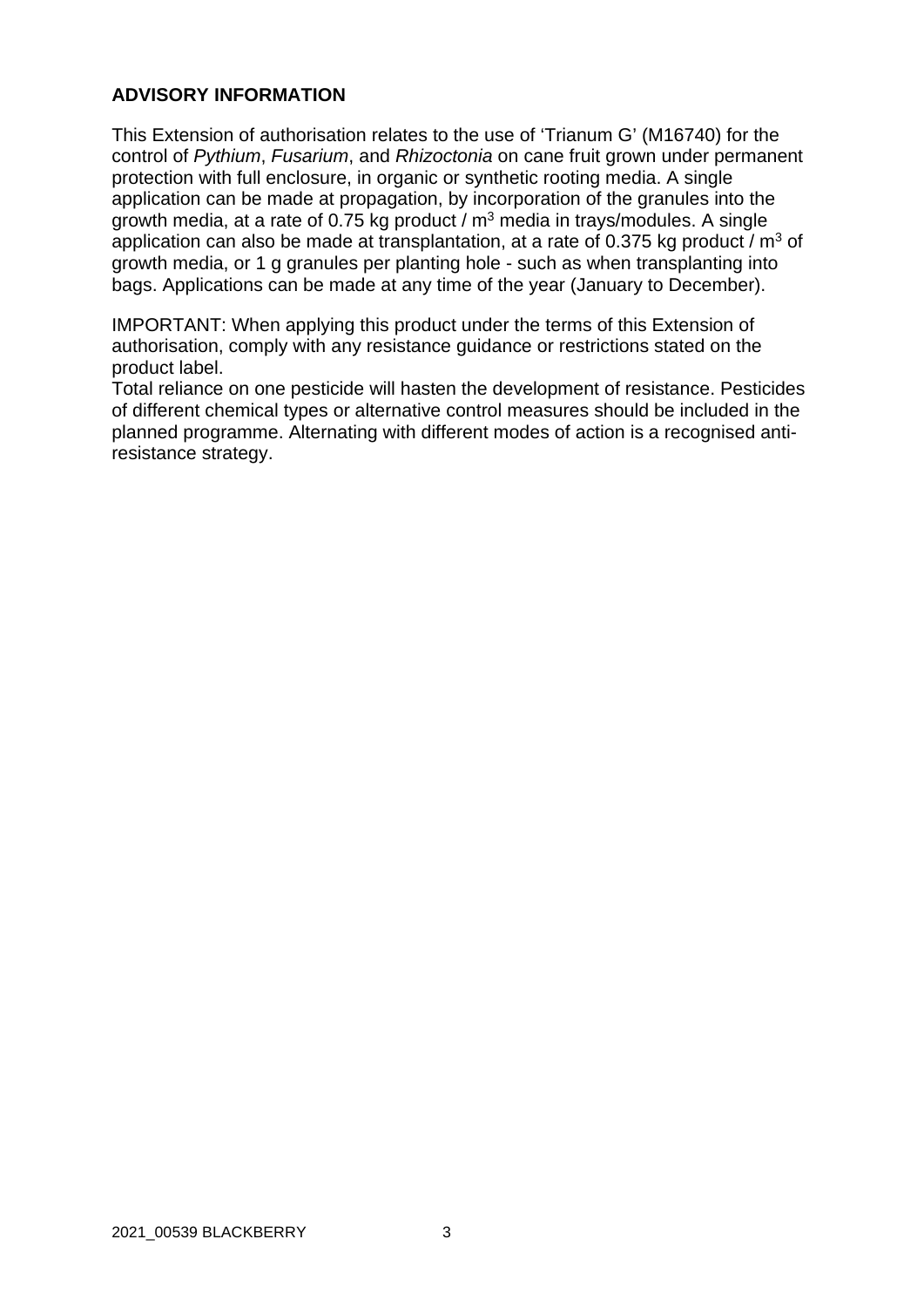## **APPENDIX 1: CONDITIONS OF EXTENSION OF AUTHORISATION**

The conditions below are obligatory. They must be complied with when the Extension of authorisation occurs. Failure to comply with the following conditions will result in the withdrawal or amendment of the Extension of authorisation under Regulation (EC) No 1107/2009 and may result in other enforcement action, including prosecution. For the purposes of this Extension of authorisation only, the conditions and/or requirements shown below supersede any corresponding conditions and/or requirements set out on the label or otherwise provided for under the product authorisation **which would otherwise apply**.

#### **Use:**

### Field of use: **ONLY AS A BIOFUNGICIDE**

User: Professional

| Crops/situations:                                                                                                                                                                                  | Maximum<br>individual dose:                                                                                                                                                                  | Maximum total<br>dose: | Maximum<br>number of<br>treatments: (per<br>crop)    | Latest time of<br>application: |
|----------------------------------------------------------------------------------------------------------------------------------------------------------------------------------------------------|----------------------------------------------------------------------------------------------------------------------------------------------------------------------------------------------|------------------------|------------------------------------------------------|--------------------------------|
| Grown in organic<br>media, grown in<br>synthetic rooting<br>media and<br>permanent<br>protection with<br>full enclosure<br>crops of<br>blackberry,<br>loganberry and<br>rubus hybrid,<br>raspberry | 0.75 kg product<br>$/m3$ growing<br>media at<br>propagation in<br>trays/modules;<br>and/or 0.375<br>$kg/m3$ of gr<br>media at<br>transplanting<br>and/or 1g<br>granules per<br>planting hole |                        | 1 at<br>propagation;<br>and/or 1 at<br>transplanting | <b>BBCH 39</b>                 |

Operator Protection:

(1) Engineering control of operator exposure must be used where reasonably practicable in addition to the following personal protective equipment:

> Operators must wear suitable protective clothing (coveralls), suitable protective gloves and suitable respiratory protective equipment\* when handling the product or applying the product. \*Disposable filtering facepiece respirator to at least EN149 FFP3 or equivalent.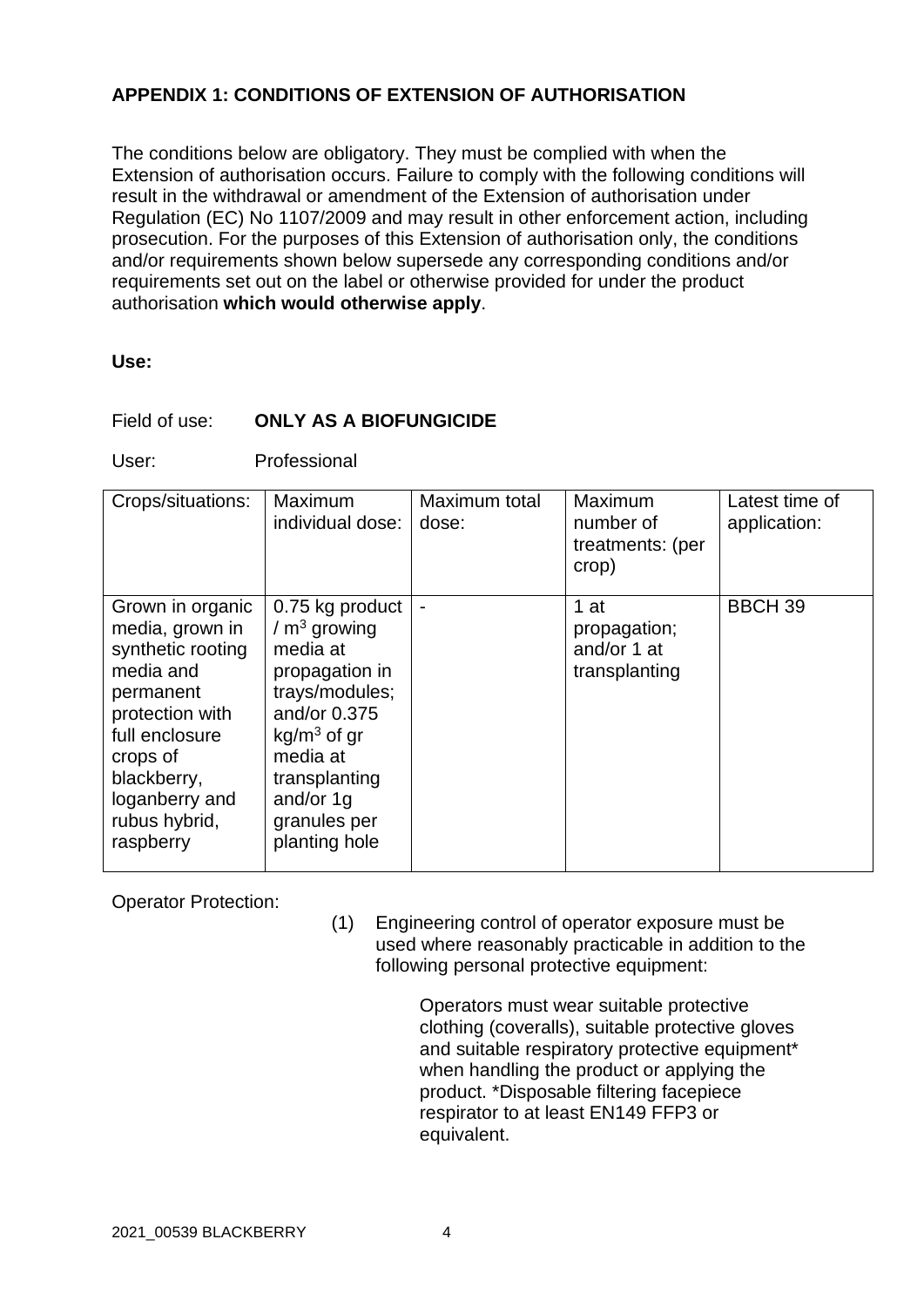(2) However, engineering controls may replace personal protective equipment if a COSHH assessment shows that they provide an equal or higher standard of protection.

Other specific restrictions:

- (1) This product must only be applied in accordance with the terms of this extension of authorisation, the product label and/or leaflet and any additional guidance on extensions of authorisation.
- (2) Treatment must only be made under 'permanent protection' situations which provide full enclosure (including continuous top and side barriers down to below ground level) and which are present and maintained over a number of years.
- (3) Reasonable precautions must be taken to prevent access of birds, wild mammals and honey bees to treated crops.
- (4) To minimise airborne environmental exposure, vents, doors and other openings must be closed during and after application until the applied product has fully settled.